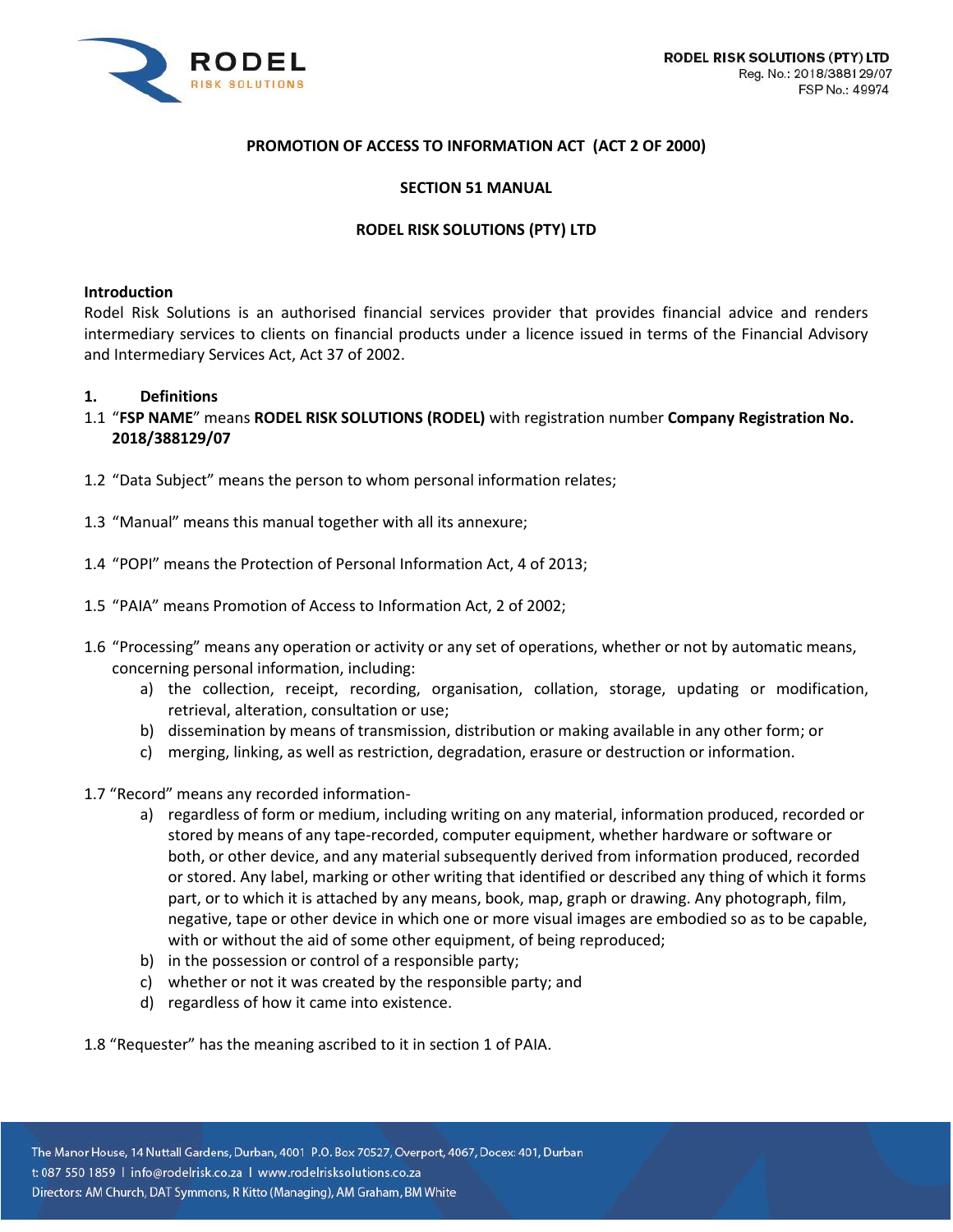

# **2. Purpose**

The Promotion of Access to Information Act 2 of 2000 ("PAIA") gives effect to the constitutional right of access to any information held by the state and any information that is held by another person and that is required for the exercise or protection of any rights.

PAIA sets out the requisite procedures associated with any such requests for information. In terms of PAIA, where a request for information is made to a body, there is an obligation to provide the information, except where PAIA, expressly provides that the information may not be released.

PAIA balances the interests of Requester of information, as well as those of private entities needing to protect trade secrets and confidential information.

The purpose of this Manual is to:

- a) detail the procedure that a Requester for information is required to follow and the manner in which a Request for Access shall be facilitated by **FSP name**; and
- b) to detail the purpose for which personal information may be processed, a description of categories of Data Subjects for whom **FSP name** processes personal information, as well as the categories of personal information relating to such Data Subjects, and the recipients to whom personal information may be supplied.

## **3. PARTICULARS IN TERMS OF THE SECTION 51 MANUAL**

| Contact details     |                      |
|---------------------|----------------------|
| Name of business    | RODEL RISK SOLUTIONS |
| Designated contact  | Robyn Kitto          |
| person              |                      |
| Information officer | Robyn Kitto          |
| Physical address    | The Manor House      |
|                     | 14 Nuttal Gardens    |
|                     | Berea, Durban        |
|                     |                      |
| Postal address      | As above             |
|                     |                      |
| Telephone number    | 087 550 1859         |
| E-mail address      | info@rodelrisk.co.za |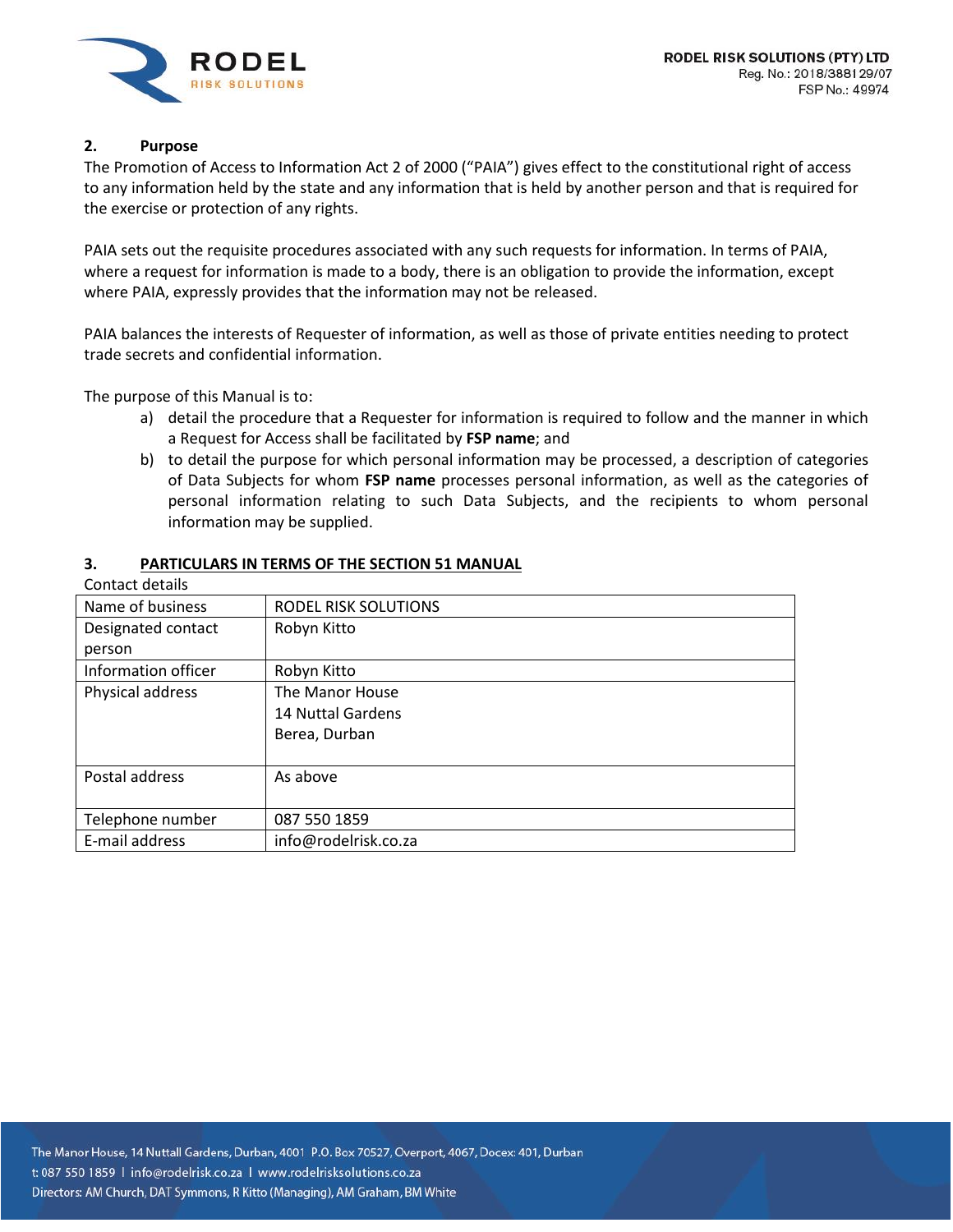

## **4. The section 10 Guide on how to use the Act**

- 4.1. The Regulator has, in terms of section 10(1) of PAIA, as amended, updated and made available the revised Guide on how to use PAIA ("Guide"), in an easily comprehensible form and manner, as may reasonably be required by a person who wishes to exercise any right contemplated in PAIA and POPIA.
- 4.2. The Guide is available in each of the official languages and in braille.
- 4.3. The aforesaid Guide contains the description of-
	- 4.3.1. the objects of PAIA and POPIA;
	- 4.3.2. the postal and street address, phone and fax number and, if available, electronic mail address of-4.3.2.1. the Information Officer of every public body, and
		- 4.3.2.2. every Deputy Information Officer of every public and private body designated in terms of section 17(1) of PAIA and section 56 of POPIA ;
		- 4.3.3. the manner and form of a request for- 4.3.3.1. access to a record of a public body contemplated in section 11 ; and 4.3.3.2. access to a record of a private body contemplated in section 50 ;
	- 4.3.4. the assistance available from the Information Officer of a public body in terms of PAIA and POPIA;
	- 4.3.5. the assistance available from the Regulator in terms of PAIA and POPIA;
	- 4.3.6. all remedies in law available regarding an act or failure to act in respect of a right or duty conferred or imposed by PAIA and POPIA, including the manner of lodging-
		- 4.3.6.1. an internal appeal;
		- 4.3.6.2. a complaint to the Regulator; and
		- 4.3.6.3. an application with a court against a decision by the information officer of
			- a public body, a decision on internal appeal or a decision by the Regulator or a decision of the head of a private body.
	- 4.3.7. the provisions of sections 14 and 51 requiring a public body and private body, respectively, to compile a manual, and how to obtain access to a manual;
	- 4.3.8. the provisions of sections 15 and 52 providing for the voluntary disclosure of categories of records by a public body and private body, respectively;
	- 4.3.9. the notices issued in terms of sections 22 and 54 regarding fees to be paid in relation to requests for access; and
	- 4.3.10. the regulations made in terms of section 92.
- 4.4. Members of the public can inspect or make copies of the Guide from the offices of the public and private bodies, including the office of the Regulator, during normal working hours.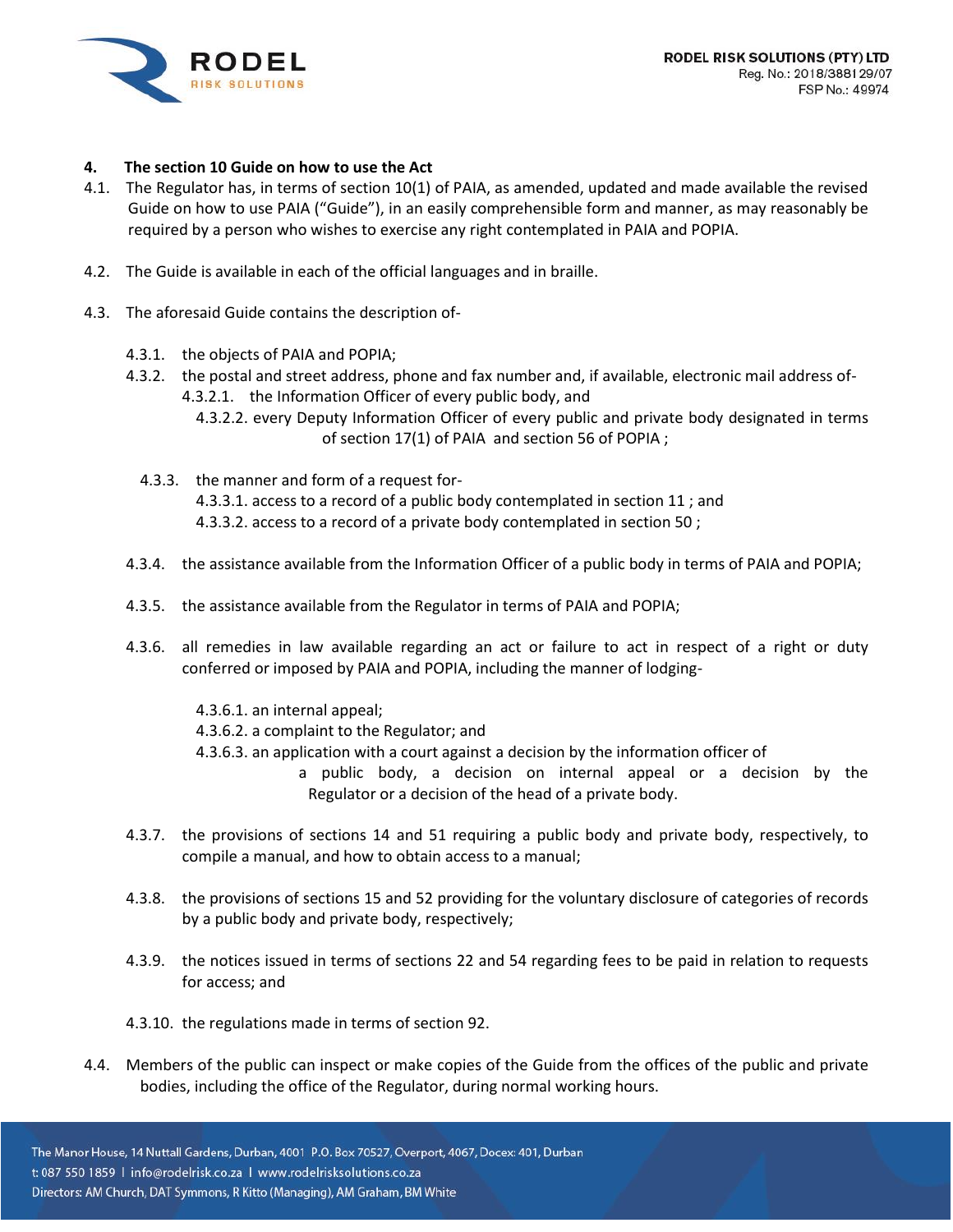

- 4.5. The Guide can also be obtained-
	- 4.5.1. upon request to the Information Officer;
	- 4.5.2. from the website of the Regulator [\(https://www.justice.gov.za/inforeg/\)](https://www.justice.gov.za/inforeg/).
- 4.6 A copy of the Guide is also available in the following two official languages, for public inspection during normal office hours-
	- 4.6.1 English and Afrikaans

## **5. Records available in terms of any other legislation**

Records available in terms of any other legislation

| Basic Conditions of Employment Act No. 75 of 1997                                                  |
|----------------------------------------------------------------------------------------------------|
| Collective Investments Schemes Control Act No. 45 of 2002                                          |
| Companies Act No. 71 of 2008                                                                       |
| Compensation for Occupational Injuries and Health Diseases Act No. 130 of 1993                     |
| Consumer Protection Act No. 68 of 2008                                                             |
| Employment Equity Act No.55 of 1998                                                                |
| Financial Advisory and Intermediary Services Act No. 37 of 2002                                    |
| Financial Intelligence Centre Act No. 38 of 2001                                                   |
| Financial Institutions (Protection of Funds) Act No. 28 of 2001                                    |
| Financial Services Board Act No. 97 of 1990                                                        |
| Financial Services Ombud Schemes Act No. 37 of 2004                                                |
| Friendly Societies Act No. 25 of 1956                                                              |
| Income Tax Act No. 58 of 1962                                                                      |
| Insurance Laws Amendment Act No. 27 of 2008                                                        |
| Labour Relations Act No. 66 of 1995                                                                |
| Long-term Insurance Act No. 52 of 1998                                                             |
| Medical Schemes Act No. 131 of 1998                                                                |
| Occupational Health and Safety Act No. 85 of 1993                                                  |
| Pension Funds Act No. 24 of 1956                                                                   |
| Prevention of Organised Crime Act No. 121 of 1998                                                  |
| Protection of Constitutional Democracy against Terrorist and Related Activities Act No. 33 of 2004 |
| Security Services Act No. 36 of 2004                                                               |
| Short Term Insurance Act No. 53 of 1998                                                            |
| Skills Development Act No.97 of 1998                                                               |
| Skills Development Act No.97 of 1998                                                               |
| Unemployment Contributions Act No. 4 of 2002                                                       |
| Unemployment Insurance Act No. 63 of 2001                                                          |
| Value Added Tax Act No. 89 of 1991                                                                 |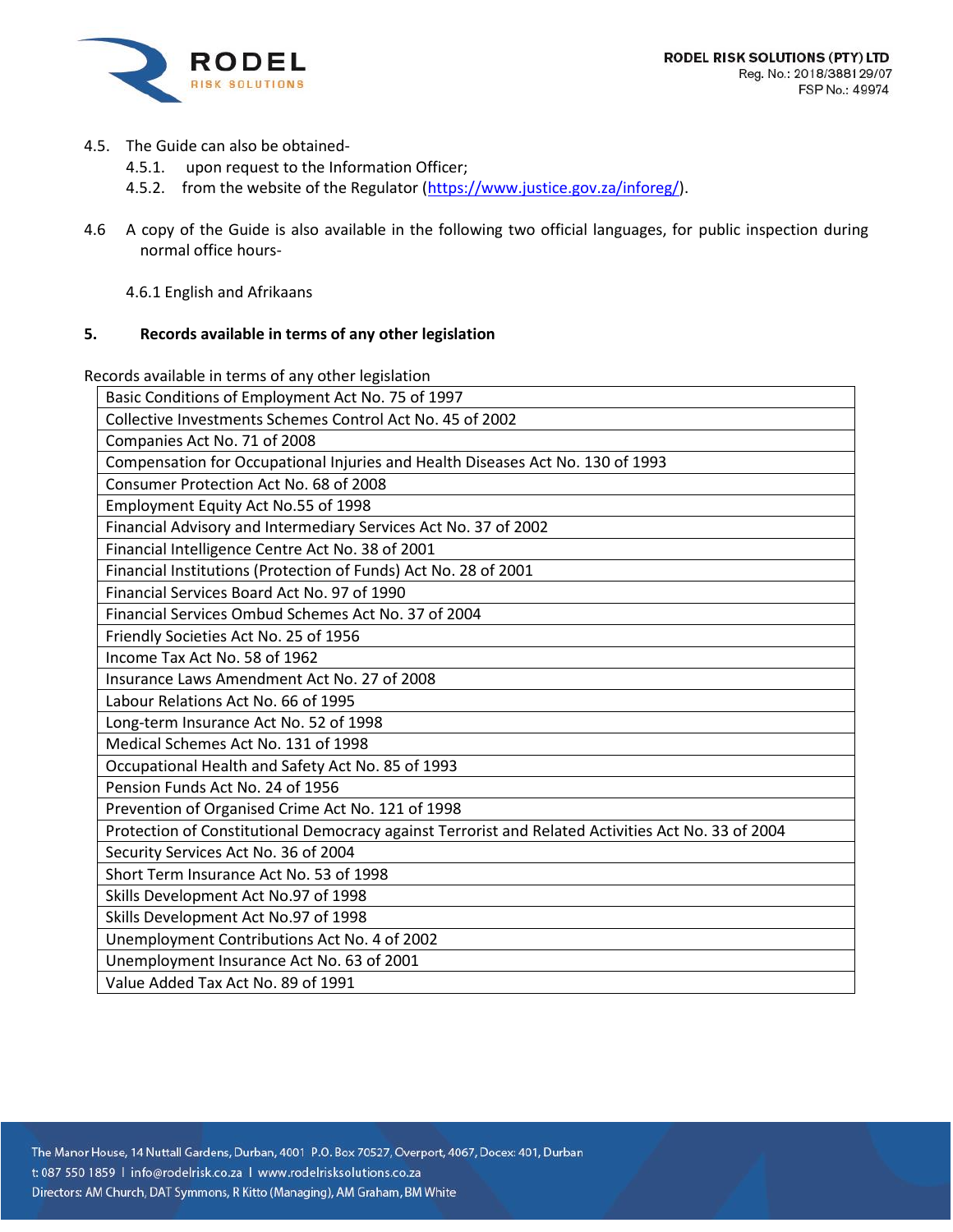



## **6. Access to the records held by the private body**

• The latest notice regarding the categories of records of the body, which are available without a person having to request access in terms of section 52 (2) of this Act, and at no cost:

#### • Records which may be requested in terms of this Act:

| Administration:  |                                                                                           |
|------------------|-------------------------------------------------------------------------------------------|
| $\circ$          | Licence of product categories                                                             |
| $\circ$          | Minutes of management meetings                                                            |
| $\circ$          | Minutes of staff meetings                                                                 |
| $\circ$          | Correspondence                                                                            |
| Human resources: |                                                                                           |
| $\circ$          | <b>Employment contracts</b>                                                               |
| $\circ$          | Mandates                                                                                  |
| $\circ$          | Policies and procedures                                                                   |
| $\circ$          | <b>Training</b>                                                                           |
| $\circ$          | Remuneration and benefits policies, and records thereof                                   |
| Operations:      |                                                                                           |
| $\circ$          | <b>Production records</b>                                                                 |
| $\circ$          | Compliance manual - FAIS                                                                  |
| $\circ$          | Compliance reports                                                                        |
| $\circ$          | Complaint's procedures                                                                    |
| $\circ$          | Contractual agreements with suppliers                                                     |
| $\circ$          | Procedure's manual - FICA                                                                 |
| $\circ$          | Records of advice                                                                         |
| $\circ$          | Register of key individuals                                                               |
| $\circ$          | Register of representatives                                                               |
| $\circ$          | Register of non-compliance                                                                |
| $\circ$          | Record of continued compliance by representatives                                         |
| $\circ$          | Register of premature cancellation of products                                            |
| $\circ$          | Clients register                                                                          |
| Finances:        |                                                                                           |
| O                | Accounting and audit records                                                              |
| $\circ$          | <b>Financial statements</b>                                                               |
| $\circ$          | Assets inventory                                                                          |
| Legal Records:   |                                                                                           |
| $\circ$          | Documentation pertaining to litigation and arbitration                                    |
| $\circ$          | General agreements                                                                        |
| O                | Licenses, permits and authorizations                                                      |
| O                | Insurance Records including records in respect of insurance coverage, limits and insurers |
| $\circ$          | <b>Claims Records</b>                                                                     |
| Tax Records:     |                                                                                           |
| $\circ$          | Income tax returns and other documentation                                                |
| $\circ$          | <b>PAYE Records</b>                                                                       |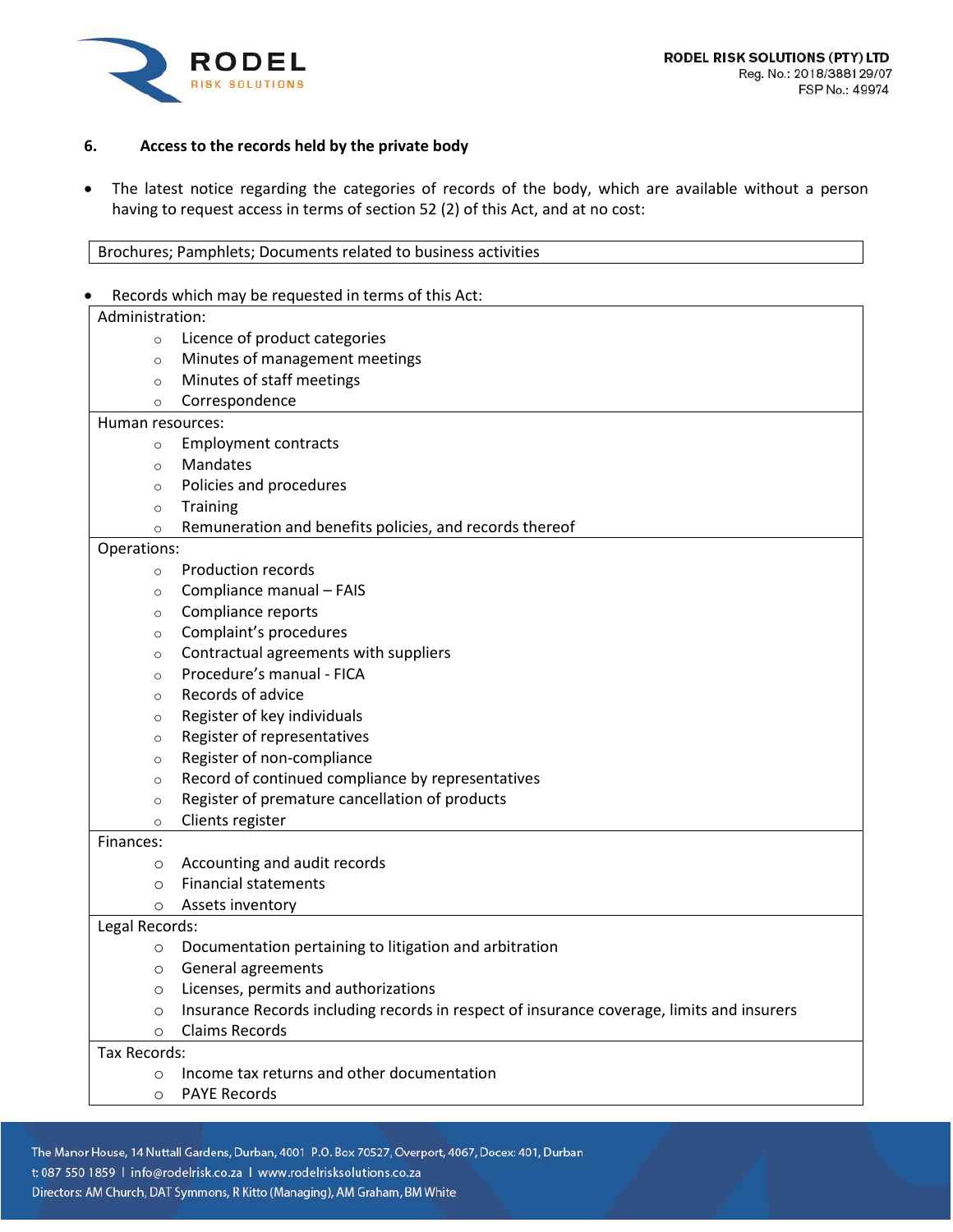

| $\circ$                  | Skills Development Levies Records              |  |
|--------------------------|------------------------------------------------|--|
| $\Omega$                 | Value Added Tax Record.                        |  |
| Employee Records:        |                                                |  |
| $\circ$                  | Attendance register                            |  |
| $\circ$                  | Company tax submissions in respect of employee |  |
| $\circ$                  | <b>Employment Agreements</b>                   |  |
| $\circ$                  | Confidentiality agreements                     |  |
| $\circ$                  | <b>Restraint of Trade Agreements</b>           |  |
| $\circ$                  | <b>Disciplinary Records</b>                    |  |
| $\circ$                  | Employee personal details                      |  |
| $\circ$                  | <b>Employment conditions and policies</b>      |  |
| $\circ$                  | Employment equity plan                         |  |
| $\Omega$                 | <b>Medical aid Records</b>                     |  |
| O                        | Remuneration and benefits records              |  |
| $\Omega$                 | Retirement fund records                        |  |
| $\circ$                  | Training manuals and material                  |  |
| $\circ$                  | Dividend payment list                          |  |
|                          | Information technology:                        |  |
| $\Omega$                 | <b>Business and data information</b>           |  |
| $\circ$                  | Domain name registrations                      |  |
| $\circ$                  | IT technology capabilities                     |  |
| $\circ$                  | <b>Asset Registers</b>                         |  |
| <b>Customer Records:</b> |                                                |  |
| $\circ$                  | <b>Agreements and Forms</b>                    |  |
| $\circ$                  | Payment details                                |  |
| $\circ$                  | Sales Records                                  |  |
| $\circ$                  | Policy documents and wordings                  |  |
| $\circ$                  | <b>Transaction records</b>                     |  |
| $\circ$                  | <b>Disclosures</b>                             |  |

• The request procedures:

# **Form of request: (ANNEXURE A)**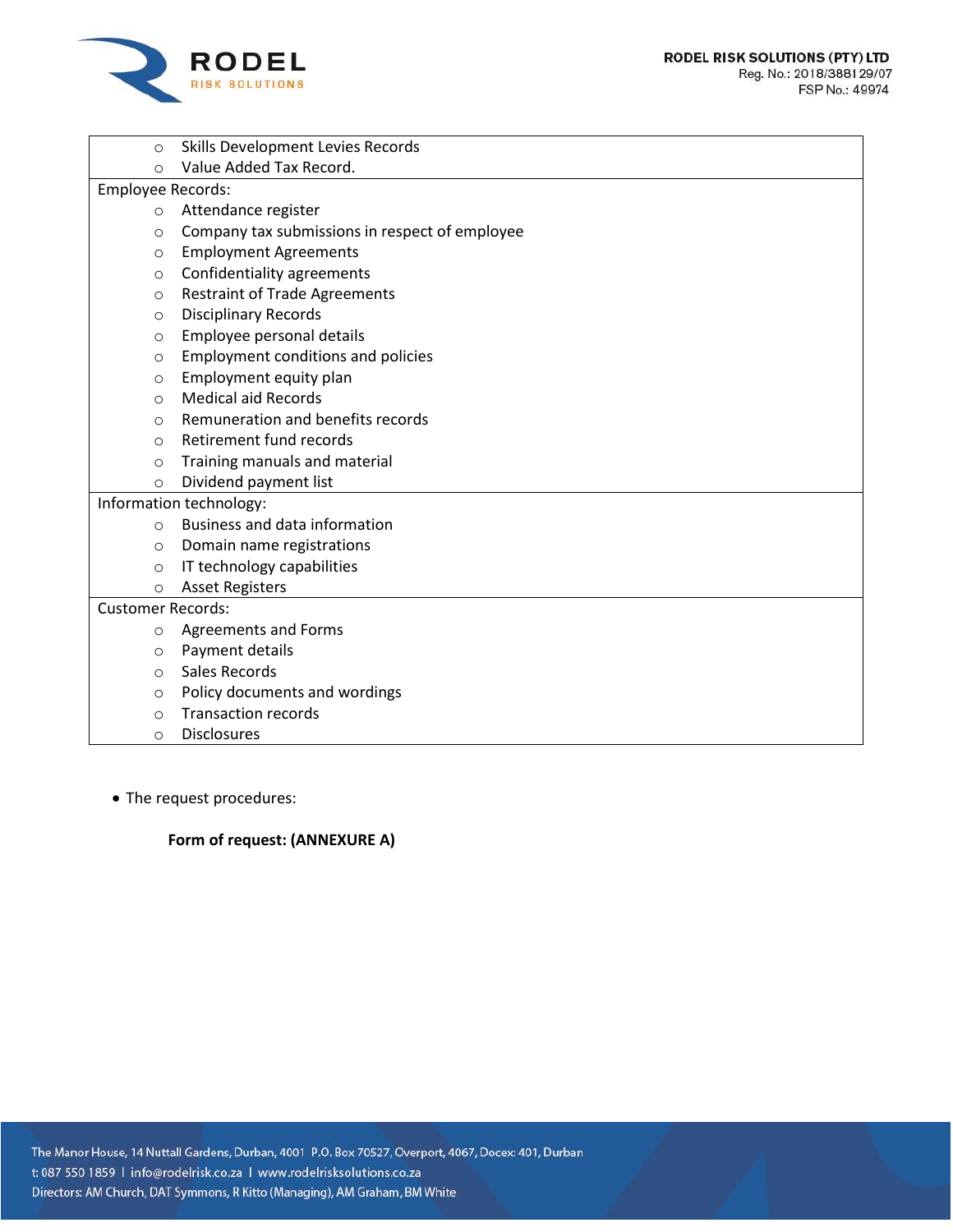

### **Form of request – Annexure A:**

- $\circ$  The requester must use the prescribed form to make the request for access to a record. This must be made to the Information Officer of the private body. This request must be made to the address, fax number or electronic mail address of the body concerned.
- o The requester must provide sufficient detail on the request form to enable the Information Officer of the private body to identify the record and the requester. The requester should also indicate which form of access is required. The requester should also indicate if any other manner is to be used to inform the requester and state the necessary particulars to be so informed.
- o The requester must identify the right that is sought to be exercised or to be protected and provide an explanation of why the requested record is required for the exercise or protection of that right.
- $\circ$  If a request is made on behalf of another person, the requester must then submit proof of the capacity in which the requester is making the request to the satisfaction of the head of the private body.
- o The Information Officers will, within 30 days of receipt of the Request, decide whether to grant or decline the Request and notice with reasons (if required) will be provided. In the event that a large volume of information is requested, or the Information Offices is required to search through a large volume of Records, the 30 day period in terms of which the Information Officer must decide whether to grant or refuse the Request may be extended for a further period, not exceeding 30 days. The Requester will be notified by the Information Officer of any extension sought.
- o Should the Information Officer be unable to locate a Record, or the Record does not exist, the Information Officer will, by means of an affidavit or attestation, notify the Requester which will include information in respect of the steps taken to locate the Record.
- o In the event that the Request for Access to a Record is unsuccessful, the Requester will be notified by the Information Officer, which notification will include:
	- 1. Adequate reasons for the refusal.
	- 2. The Requester's right to lodge to apply to a court for relief within 180 days of notification of the decision for appropriate relief in accordance with sections 56(3) (c) and 78 of PAIA.
- $\circ$  The Information Officer may refuse access to a Record in the following instances:
	- 1. protecting personal information about a third person (who is a natural person), including a deceased person, from unreasonable disclosure;
	- 2. protecting commercial information that is held about a third party or a particular company or entity (for example trade secrets: financial, commercial, scientific or technical information that may harm the commercial or financial interests of the organization or the third party);
	- 3. if disclosure of the Record would result in a breach of a duty of confidence owed to a third party in terms of an agreement;
	- 4. if disclosure of the Record would endanger the life or physical safety of an individual;
	- 5. if disclosure of the Records would prejudice or impair the protection of a person in accordance with a witness protection scheme;
	- 6. if disclosure of the Record would prejudice or impair the protection of the safety of the public;
	- 7. the Record is privileged from production in legal proceedings, unless the legal privilege has been waived;
	- 8. disclosure of the Record (containing trade secrets, financial, commercial, scientific, or technical information) would harm the commercial or financial interests of **FSP Name**;
	- 9. the Record is a computer programme; and
	- 10. the Record contains information about research being carried out or about to be carried out on behalf of a third party or **FSP Name**.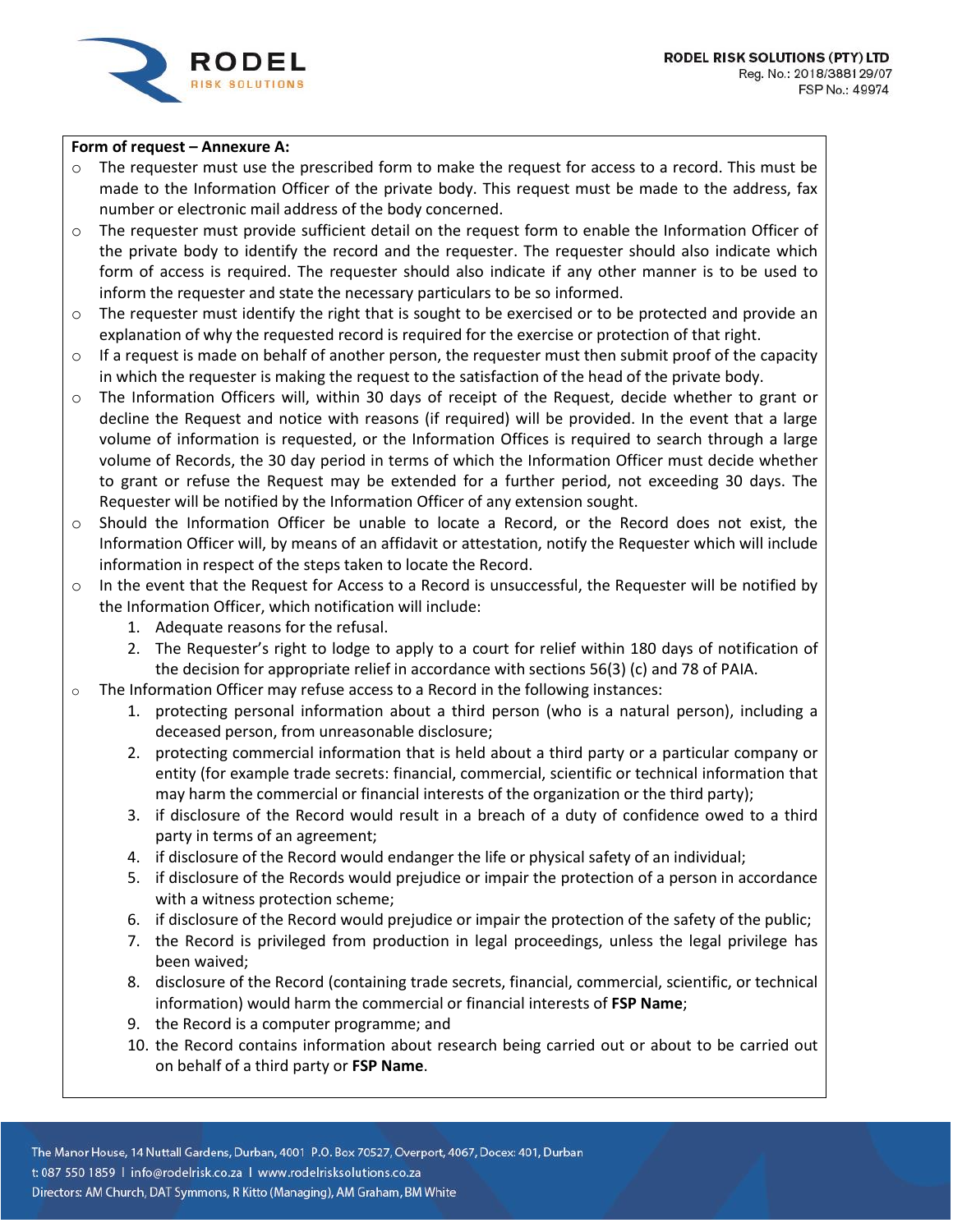

### **Fees payable for request – Annexure B:**

- o A requester who seeks access to a record containing personal information about that requester is not required to pay the request fee. Every other requester, who is not a personal requester, must pay the required request fee:
- o The Information Officer of the private body must notify the requester (other than a personal requester) by notice, requiring the requester to pay the prescribed fee (if any) before further processing the request.
- $\circ$  The fee that the requester must pay to a private body is R50. The requester may lodge an application to the court against the tender or payment of the request fee.
- $\circ$  After the Information Officer of the private body has made a decision on the request, the requester must be notified in the required form.
- $\circ$  If the request is granted then a further access fee must be paid for the search, reproduction, preparation and for any time that has exceeded the prescribed hours to search and prepare the record for disclosure.

# **7. Other information as may be prescribed**

The Minister of Justice and Constitutional Development has not made any regulations in this regard.

#### **8. Availability of the PAIA manual**

- 8.1 A copy of the Manual is available-
	- 8.1.1 on (www.rodelrisksolutions.co.za), if any;
	- 8.1.2 head office of **Rodel** for public inspection during normal business hours;
	- 8.1.3 to any person upon request and upon the payment of a reasonable prescribed fee; and
	- 8.1.4 to the Information Regulator upon request.
- 8.2 A fee for a copy of the Manual, as contemplated in annexure B of the Regulations, shall be payable per each A4-size photocopy made.

### **9. Protection of Personal Information Act**

9.1. POPI regulates and controls the Processing, collection, use, and transfer of personal information relating to identifiable, living, naturals persons and juristic persons.

9.2 In terms of POPI, the definition of personal information includes, but is no limited to:

9.2.1. Name 9.2.2. Address 9.2.3. Contact Details 9.2.4. Date of birth 9.2.5. Place of birth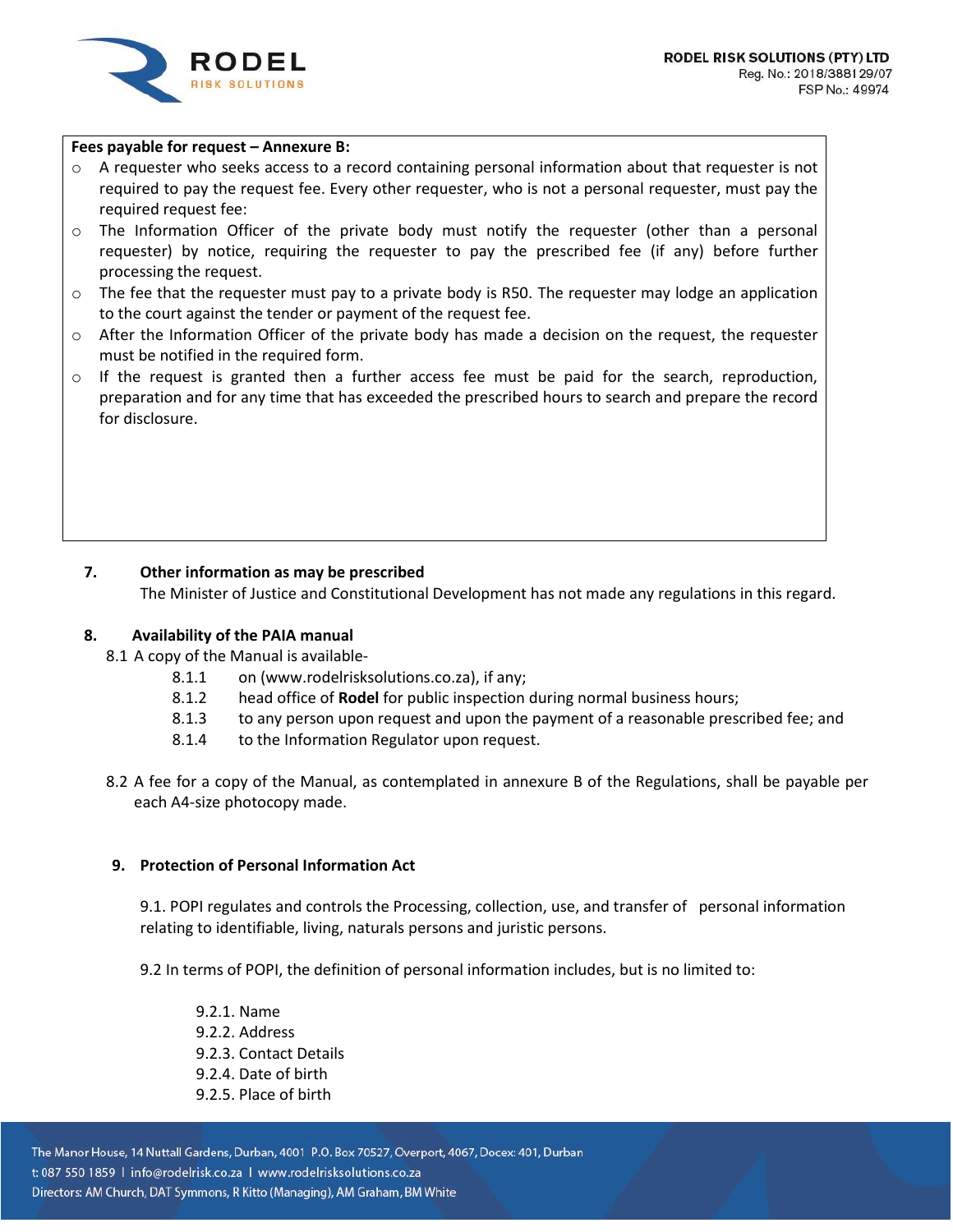

9.2.6. Identity Number 9.2.7. Passport Number 9.2.8. Bank details 9.2.9. Tax Number 9.2.10. Financial Information 9.2.11. Marital Status

9.3. In terms of POPI, **Rodel** has a legal duty to collect, use, transfer and destroy another's (Data Subject) personal information in a lawful, legitimate and responsible manner.

9.4. **Rodel** processes personal information in respect of, but not limited to, the following Data Subjects:

- 9.4.1. Employees, Contractors, Consultants, Job applicants, Directors, Learnership Candidates, Representatives (as defined in the Financial Advisory and Intermediary Services Act, 2002.
- 9.4.2. Clients
- 9.4.3. Suppliers and Service Providers
- 9.4.4. Regulators of Public Bodies
- 9.4.5. Persons who physically interact with the Company at the Company's offices or through e-mail, fax, WhatsApp, websites and other means of electronic communication
- 9.4.6. Third parties involved in insurance claims
- 9.4.7. Potential business partners
- 9.5. **Rodel** processes personal information (without limitation):
	- 9.5.1. in accordance with its business objectives and strategies;
	- 9.5.2. to comply with its legal and contractual obligations;
	- 9.5.3. in order to make contact with, or attend to a Data subjects queries or instructions;
	- 9.5.4. to identify Data Subjects;
	- 9.5.5. to pursue the legitimate interest of **Rodel** or the Data Subject;
	- 9.5.6. to provide the data subject with information, which includes information about marketing. in respect of **Rodel**;
	- 9.5.7. to provide, maintain and improve its services;
	- 9.5.8. to perform operational, human resource and legal requirements; and
	- 9.5.9. to prevent fraud and abuse of **Rodel's** processes, systems and operations.

9.6. **Rodel** will ensure that all Personal information is treated with caution and will implement reasonable security measures to protect your Personal information.

9.7. Once the Data Subject's Personal Information is no longer required due to the fact that the purpose for which the Personal Information was held has come to an end or expired, such Personal Information will be safely and securely archived for the required periods, as prescribed by law. **Rodel** will thereafter ensure that such Personal Information is permanently destroyed.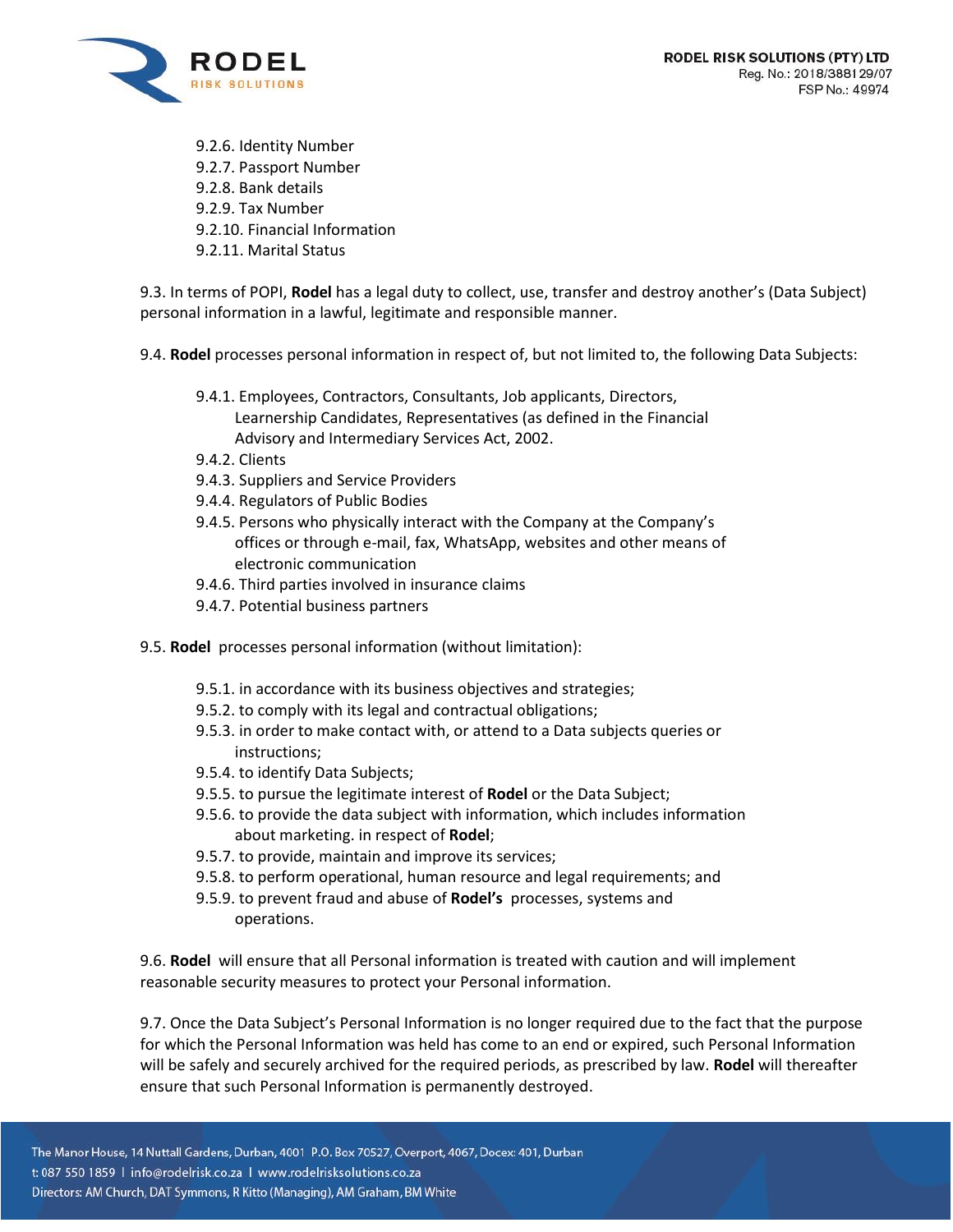

9.8. In the event that a Data Subject requires details of the Personal Information **FSP name** holds, the Data Subject must submit a request in accordance with 7 of this Manual.

### **10. Complaints**

Should your PAIA request be denied or there is no response from a public or private bodies for access to records you may lodge a complaint at the following email address:

[PAIAComplaints@inforegulator.org.za](mailto:PAIAComplaints@inforegulator.org.za)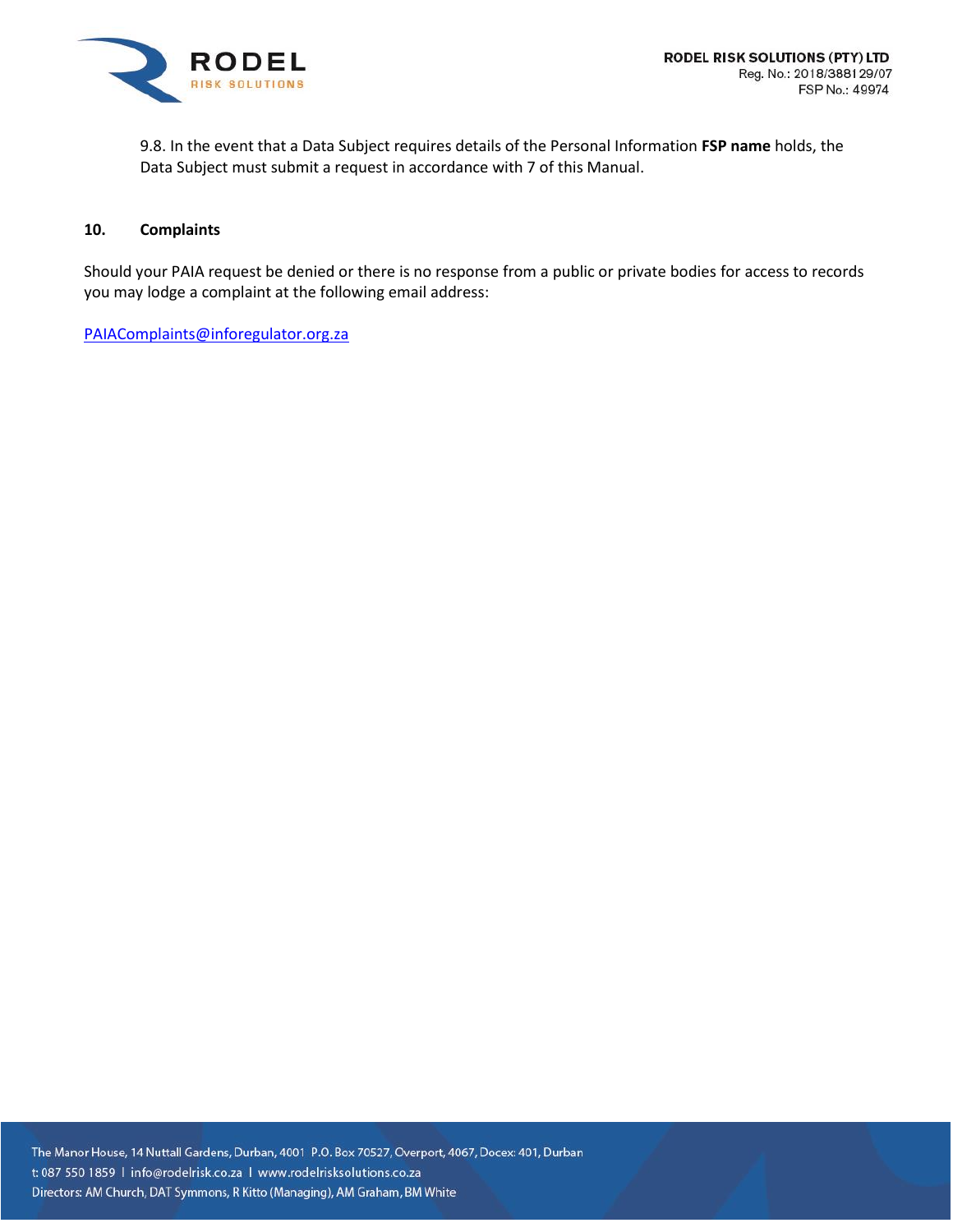

### **Annexure A - Request For Access to Record of Rodel**

Instructions:

- The particulars of the person who requests access to the record must be given below.
- The address and/or fax number in the Republic to which the information is to be sent must be given.
- Proof of the capacity in which the request is made, if applicable, must be attached.

| Full name and surname                   |  |
|-----------------------------------------|--|
| Identity number                         |  |
| Postal address                          |  |
| Telephone number                        |  |
| Fax number                              |  |
| E-mail address                          |  |
| Capacity in which request is made, when |  |
| made on behalf of another person        |  |

#### Particulars of person on whose behalf request is made

| Instructions:         |                                                                                                       |  |
|-----------------------|-------------------------------------------------------------------------------------------------------|--|
|                       | This section must be completed ONLY if a request for information is made on behalf of another person. |  |
| Full name and surname |                                                                                                       |  |
| Identity number       |                                                                                                       |  |
| Particulars of record |                                                                                                       |  |

Instructions:

- Provide full particulars of the record to which access is requested, including the reference number if that is known to you, to enable the record to be located.
- If the provided space is inadequate, please continue on a separate folio and attach it to this form. **The requester must sign all the additional folios.**

| . .<br>$\tilde{\phantom{a}}$ |  |
|------------------------------|--|
| Description of record or     |  |
| relevant part of the record  |  |
|                              |  |
|                              |  |
|                              |  |
|                              |  |
|                              |  |
|                              |  |
|                              |  |
|                              |  |
|                              |  |
|                              |  |
|                              |  |
|                              |  |
| Reference number, if         |  |
| available                    |  |
| Any further particulars of   |  |
|                              |  |
| record                       |  |
|                              |  |
|                              |  |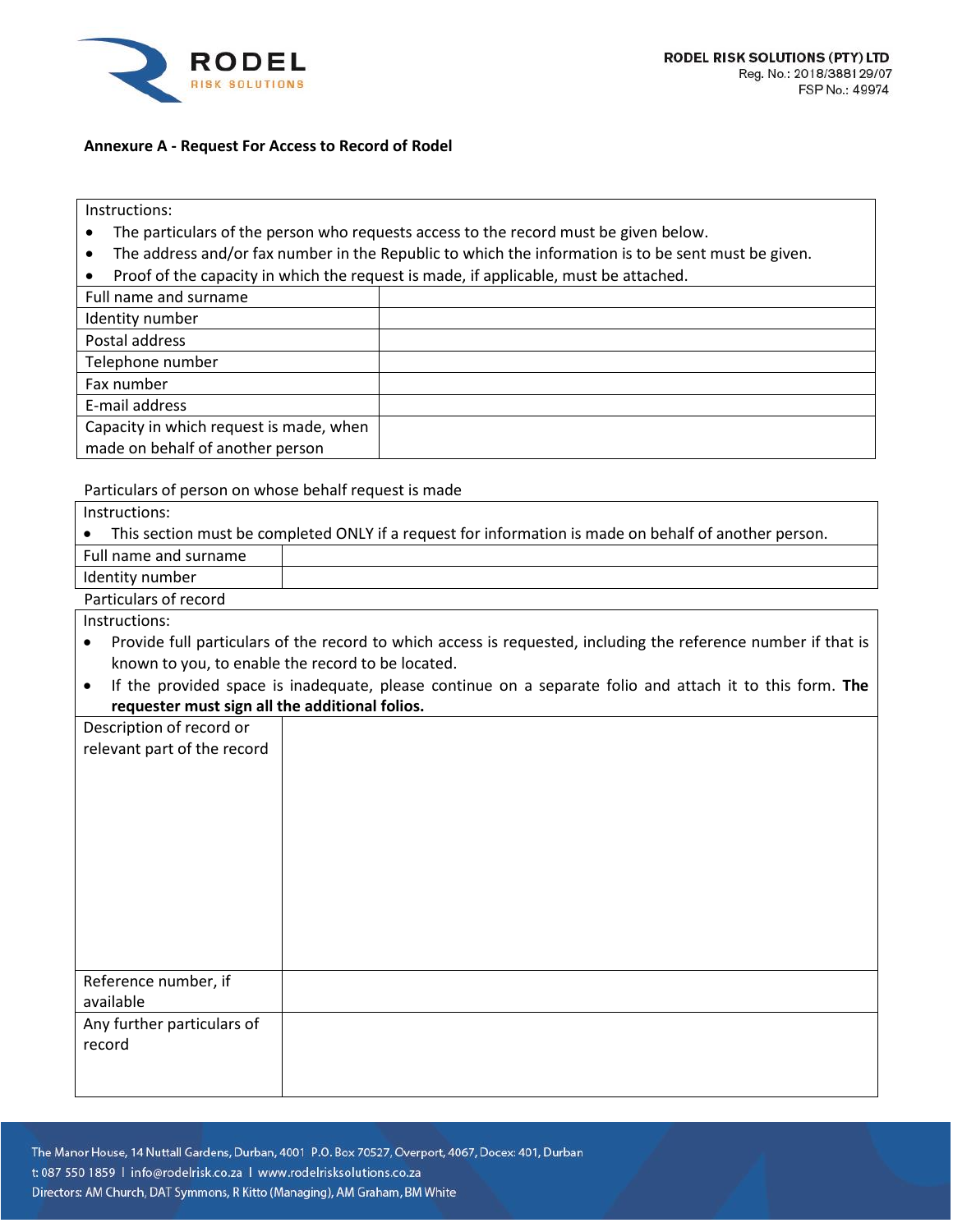

#### Fees

Instructions:

- A request for access to a record, other than records containing personal information about you, will be processed only after a **request fee** has been paid.
- You will be notified of the amount required to be paid as the request fee.
- The **fee payable for access** to a record depends on the form in which access is required and the reasonable time required to search for and prepare a record.
- If you qualify for exemption of the payment of any fee, please state the reason for exemption.

| Reason for exemption |  |
|----------------------|--|
| from payment of fees |  |

# Form of access to record

Instructions:

• If you are prevented by a disability to read, view or listen to the record in the form of access provided for in 1 to 4 hereunder, state your disability and indicate in which form the record is required.

| Disability                          |  |
|-------------------------------------|--|
| Form in which record is<br>required |  |

Instructions:

- Mark the appropriate box with an **X**
- Compliance with your request in the specified form may depend on the form in which the record is available.
- Access in the form requested may be refused in certain circumstances. In such a case you will be informed if access will be granted in another form.
- The fee payable for access to the record, if any, will be determined partly by the form in which access is requested.

| 1. | If the record is in written or printed form:                                                                 |
|----|--------------------------------------------------------------------------------------------------------------|
|    | Copy of record<br>ition of record                                                                            |
| 2. | If record consists of visual images (this includes photographs, slides, video recordings, computer-generated |
|    | images, sketches etc):                                                                                       |
|    | View images<br>of images                                                                                     |
|    | Transcription of images                                                                                      |
| 3. | If record consists of recorded words or information which can be reproduced in sound:                        |
|    | Listen to soundtrack (audio cassette)                                                                        |
|    | Transcription of soundtrack (written or printed document)                                                    |
| 4. | If record is held on computer or in an electronic or machine-readable form:                                  |
|    | Printed copy                                                                                                 |
|    | Printed copy of information derived from record                                                              |
|    | Copy in computer-readable form (stiffy or compact disc)                                                      |
|    | * If you requested a copy or transcription of a record (above), do you wish the copy or transcription to be  |
|    | posted to you?                                                                                               |
|    | <b>YES</b><br>N <sub>O</sub><br>Postage fees are applicable.                                                 |
|    |                                                                                                              |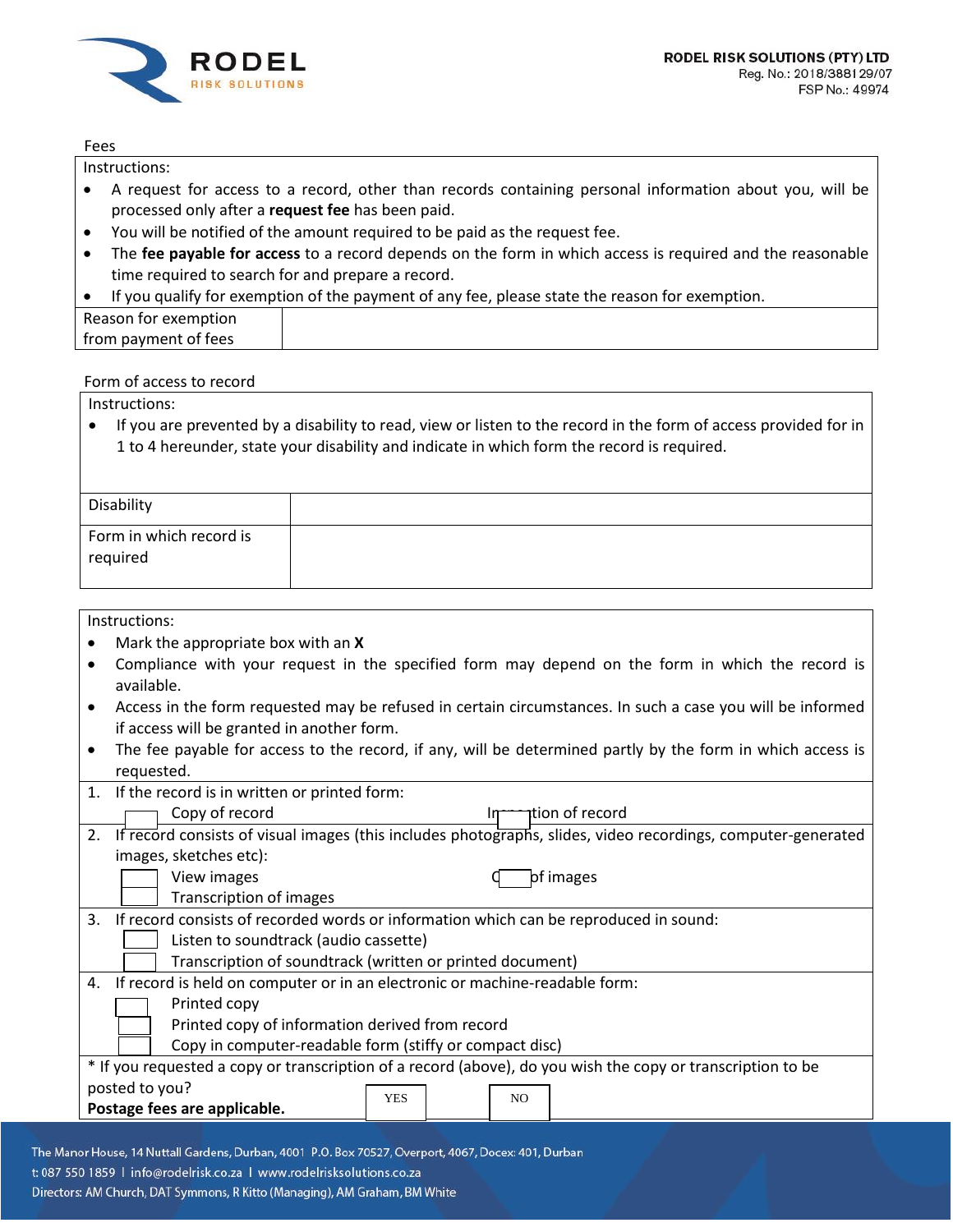

# *Particulars of right to be exercised or protected*

- Instructions:
- If the provided space is inadequate, please continue on a separate folio and attach it to this form. The requester must sign all the additional folios.

| Indicate which right is to |  |
|----------------------------|--|
| be exercised or protected  |  |
|                            |  |
| Explain why the record     |  |
| requested is required for  |  |
| the exercise or protection |  |
| of the aforementioned      |  |
| right                      |  |
|                            |  |
|                            |  |

Notice of decision regarding request for access

You will be notified in writing whether your request has been approved / denied. If you wish to be informed in another manner, please specify the manner and provide the necessary particulars to enable compliance with your request.

\_\_\_\_\_\_\_\_\_\_\_\_\_\_\_\_\_\_\_\_\_\_\_\_\_\_\_\_\_\_\_\_\_\_\_\_\_\_\_\_\_\_\_\_\_\_\_\_\_\_\_\_\_\_\_\_\_\_\_\_\_\_\_\_\_\_\_\_\_\_\_\_\_\_\_\_\_\_\_\_\_\_\_\_\_\_\_\_\_\_\_ \_\_\_\_\_\_\_\_\_\_\_\_\_\_\_\_\_\_\_\_\_\_\_\_\_\_\_\_\_\_\_\_\_\_\_\_\_\_\_\_\_\_\_\_\_\_\_\_\_\_\_\_\_\_\_\_\_\_\_\_\_\_\_\_\_\_\_\_\_\_\_\_\_\_\_\_\_\_\_\_\_\_\_\_\_\_\_\_\_\_\_

How would you prefer to be informed of the decision regarding your request for access to the record?

Signed at \_\_\_\_\_\_\_\_\_\_\_\_\_\_\_\_\_\_\_ on this \_\_\_\_\_\_\_ day of \_\_\_\_\_\_\_\_\_\_\_\_\_\_\_\_ 20\_\_\_\_\_

\_\_\_\_\_\_\_\_\_\_\_\_\_\_\_\_\_\_\_\_\_\_\_\_\_\_\_\_\_\_\_\_\_\_\_\_\_\_\_\_\_\_\_\_\_\_\_\_\_\_\_\_\_\_\_\_\_\_\_\_\_\_\_\_

Full Name of Requester Person on whose behalf the request is made

\_\_\_\_\_\_\_\_\_\_\_\_\_\_\_\_\_\_\_\_\_\_\_\_\_\_\_

\_\_\_\_\_\_\_\_\_\_\_\_\_\_\_\_\_\_\_\_\_\_\_\_\_\_\_

Signature of Requester Person on whose behalf the request is made